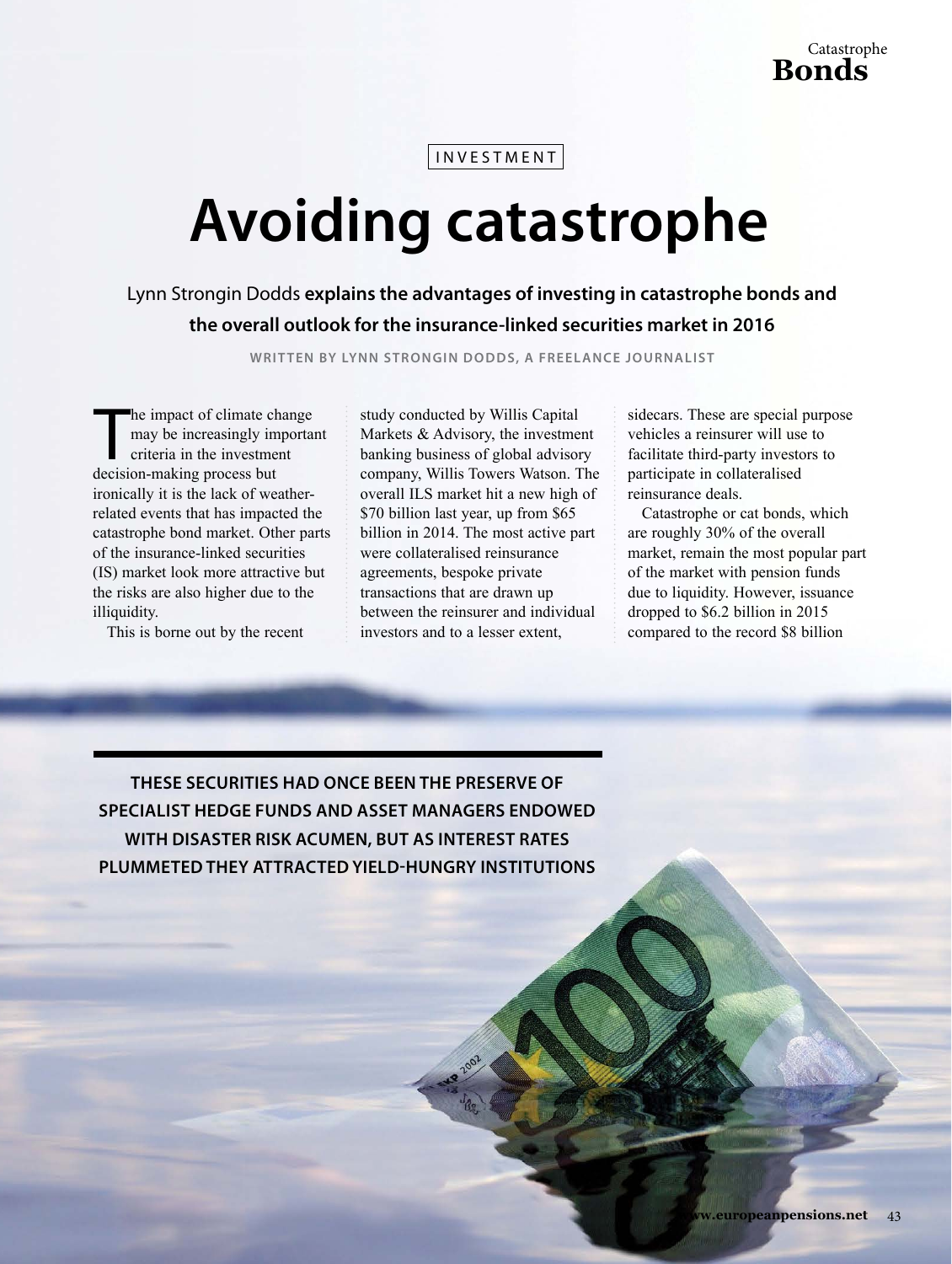## Catastrophe **Bonds**

level of issuance the previous year. Part of the reason was the lack of headline-grabbing deals such as Citizens Property Insurance Corp's \$1.5 billion bond, which bumped up 2014 numbers.

In addition, yields slid to around 5% from the loftier 10% plus levels in 2013. Overcrowding is one answer but it is not the full explanation. "Although many investors think the mass amounts of money going into asset class has pushed yields down, the main reason is the cyclical nature of the reinsurance industry whereby premiums tend to be highest immediately after a large disaster," Schroders investment director, product manager insurance linked securities Tim van Duren says.

"The last two years has been relatively quiet, particularly in the US, which is the largest chunk of the market. There was a rally during hurricane season, which is August to mid-October, but then things moved sideways."

These securities had once been the preserve of specialist hedge funds and asset managers endowed with disaster risk acumen, but as interest rates plummeted they attracted yieldhungry institutions. They are not that easy to understand though and there needs to be more education around their particular nuances.

#### **parametric triggers**

For example van Duren notes many use 'parametric triggers' which means that the insured event is not linked to actual claims made, but rather to the occurrence of a specific and measurable incident, such as wind-speed reaching a certain level in a specific location, or the occurrence of an earthquake of particular strength in a given area. They incur losses only in the event of disasters and the

performance of cat bonds and more generally ILS is linked to the frequency and severity of natural catastrophe events.

JU FURO

AXA IM head of ILS Francois Divet also explains that although a large proportion of the bonds issued are linked to hurricanes in the US, there are also assets exposed to earthquakes and storms. Assessing the risk and damage of these requires complex cat models and associated software as well as in-depth knowledge of the different building codes in each country.

#### **Climate change**

At the moment the effects of climate change are not really integrated into the analysis. One reason is the contradictory picture that has been painted. For example, research published last May by Florida State geography professor Jim Elsner and Namyoung Kang, deputy director of the National Typhoon Center in South Korea, found that warmer ocean temperatures, caused by climate change, may be fuelling stronger hurricanes, while at the same time, creating fewer storms.

In addition, analysts at Schroders also argued that due to various factors, including the short-term nature of ILS and reinsurance transactions, climate change's "impact on insurance-linked instruments is more limited than one would expect at first glance". Typically, a catastrophe bond offers protection over a three-year period, while private catastrophe bonds only have a one-year contract. In some cases the duration of an ILS transaction can be even less. "Investors are not really looking at

44 **[www.europeanpensions.net](http://www.europeanpensions.net)**